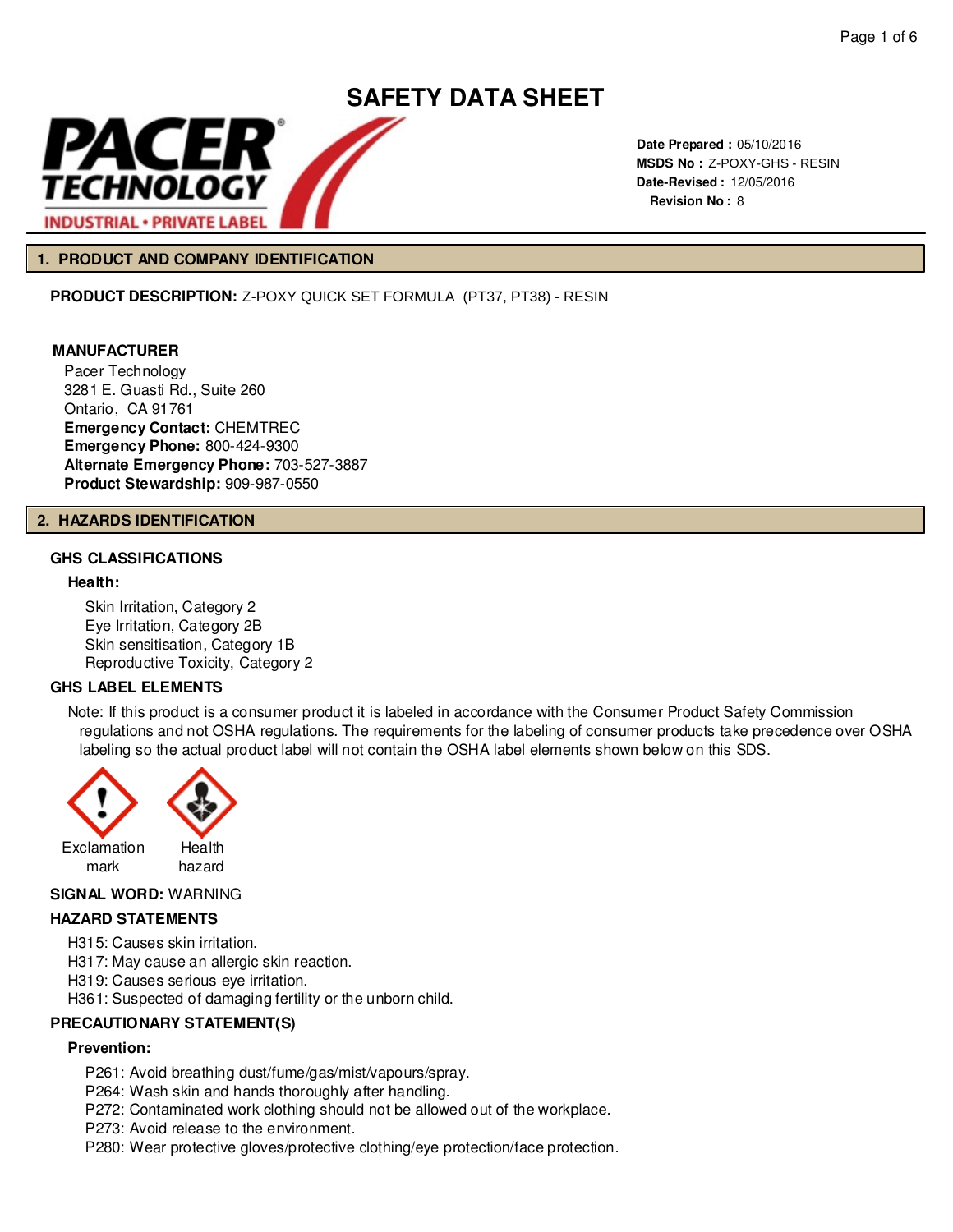

**Date Prepared :** 05/10/2016 **MSDS No :**  Z-POXY-GHS - RESIN**Date-Revised :** 12/05/2016 **Revision No :** 8

P362: Take off contaminated clothing.

P363: Wash contaminated clothing before reuse.

P391: Collect spillage.

# **Response:**

P305+P351+P338: IF IN EYES: Rinse cautiously with water for several minutes. Remove contact lenses, if present and easy to do. Continue rinsing.

P313: Get medical advice/attention.

P302+P352: IF ON SKIN: Wash with plenty of soap and water.

P333+P313: If skin irritation or rash occurs: Get medical advice/attention.

# **Storage:**

P403+P235: Store in a well-ventilated place. Keep cool.

# **Disposal:**

P501: Dispose of in a manner consistent with federal, state, and local regulations.

# **3. COMPOSITION / INFORMATION ON INGREDIENTS**

| <b>Chemical Name</b>      | $Wt.$ %   | rnc<br>unu |
|---------------------------|-----------|------------|
| Epoxy resin (Bisphenol A) | 100<br>90 | 25068-38-6 |

# **4. FIRST AID MEASURES**

**EYES:** Immediately flush with plenty of water. After initial flushing, remove any contact lenses and continue flushing for at least 15 minutes. Have eyes examined and tested by medical personnel.

SKIN: Immediately wash skin with soap and plenty of water. Remove contaminated clothing. Get medical attention if symptoms reoccur. Wash clothing before reuse.

**INGESTION:** If swallowed, do not induce vomiting. Keep individual calm. Get medical attention and show container label.

**INHALATION:** Remove to fresh air. If not breathing, give artificial respiration. If breathing is difficult, give oxygen. Get medical attention.

# **SIGNS AND SYMPTOMS OF OVEREXPOSURE**

**EYES:** Causes eye irritation.

**SKIN:** Irritating to skin. May cause allergic skin reaction with prolonged contact.

**SKIN ABSORPTION:** This material is a water pollutant and should be prevented from contaminating soil or from entering sewage and drainage systems and bodies of water.

**INGESTION:** May be irritating. Seek medical advice.

**INHALATION:** Prolonged or excessive inhalation may cause respiratory tract irritation.

**ACUTE EFFECTS:** Slightly irritating to eyes and respiratory tracts.

**CHRONIC EFFECTS:** Frequent or prolonged contact may irritate the skin and cause a skin rash (dermatitis).

# **5. FIRE FIGHTING MEASURES**

# **FLAMMABLE CLASS:** Not Flammable

**EXTINGUISHING MEDIA:** Use alcohol foam, carbon dioxide, or water spray when fighting fires involving this material.

**HAZARDOUS COMBUSTION PRODUCTS:** Combustion products may include and are not limited to: Carbon monoxide, carbon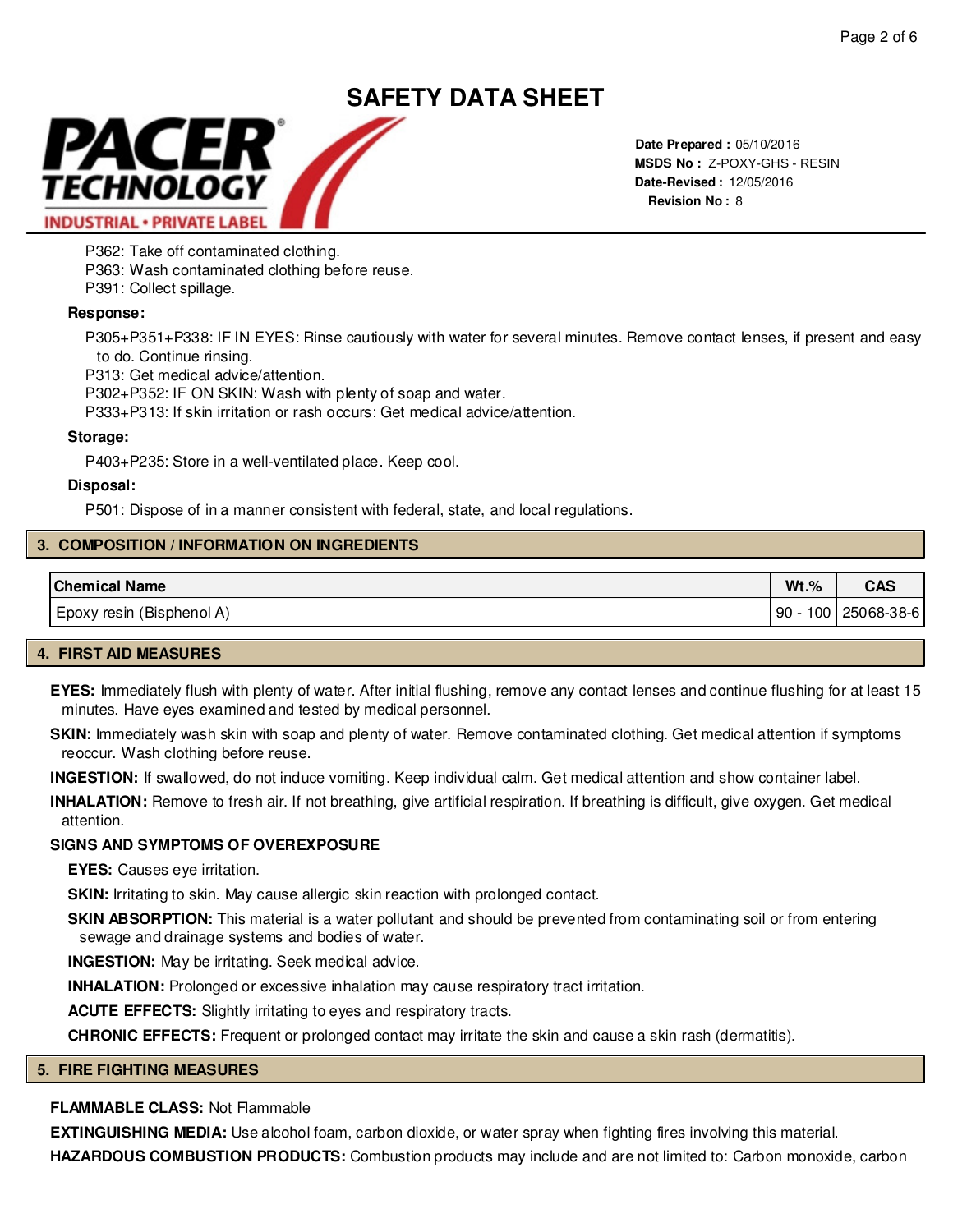# **SAFETY DATA SHEET** PACER TECHNOLOGY **INDUSTRIAL · PRIVATE LABEL**

**Date Prepared :** 05/10/2016 **MSDS No :**  Z-POXY-GHS - RESIN**Date-Revised :** 12/05/2016 **Revision No :** 8

dioxide and phenolics.

**FIRE FIGHTING PROCEDURES:** Use water spray to keep fire-exposed containers cool and to knock down vapors which may result from product decomposition.

**FIRE FIGHTING EQUIPMENT:** As in any fire, wear self-contained breathing apparatus pressure-demand, (MSHA/NIOSH approved or equivalent) and full protective gear.

**HAZARDOUS DECOMPOSITION PRODUCTS:** Carbon Dioxide, Carbon Monoxide and other toxic or irritating compounds may form when heated to decomposition.

# **6. ACCIDENTAL RELEASE MEASURES**

**GENERAL PROCEDURES:** Contain spilled material if possible. Absorb with materials such as: Sand. Polypropylene fiber products. Polyethylene fiber products. Remove residual with soap and hot water. Collect in suitable and properly labeled containers. Residual can be removed with solvent. Solvents are not recommended for clean-up unless the recommended exposure guidelines and safe handling practices for the specific solvent are followed. Consult appropriate solvent Safety Data Sheet for handling information.

**COMMENTS:** This material is a water pollutant and should be prevented from contaminating soil or from entering sewage and drainage systems and bodies of water.

#### **7. HANDLING AND STORAGE**

**GENERAL PROCEDURES:** Use with adequate ventilation. Avoid contact with eyes, skin and clothing.

**HANDLING:** Avoid breathing (dust, vapor, mist, gas). Avoid contact with skin, eyes and clothing. Keep container closed when not in use.

**STORAGE:** Store in a cool place in original container and protect from sunlight. Keep away from sources of ignition.

**STORAGE TEMPERATURE:** Ambient room temperature (70F/21C).

**LOADING TEMPERATURE:** Not Determined

**LOADING/UNLOADING VISCOSITY:** Not Determined

**STORAGE PRESSURE:** Not Determined

# **8. EXPOSURE CONTROLS / PERSONAL PROTECTION**

#### **ENGINEERING CONTROLS:**

Use local exhaust ventilation, or other engineering controls to maintain airborne levels below exposure limit requirements or guidelines. If there are no applicable exposure limit requirements or guidelines, general ventilation should be sufficient for most operations. Local exhaust ventilation may be necessary for some operations.

#### **PERSONAL PROTECTIVE EQUIPMENT**

**EYES AND FACE:** For normal conditions, wear safety glasses. Where there is reasonable probability of liquid contact, wear splash-proof goggles.

**SKIN:** Wear rubber gloves to avoid prolonged skin contact.

**RESPIRATORY:** Use only in a well ventilated area.

**PROTECTIVE CLOTHING:** Wear rubber gloves & apron.

**WORK HYGIENIC PRACTICES:** Avoid contact with skin and eyes. Wash thoroughly after handling.

# **9. PHYSICAL AND CHEMICAL PROPERTIES**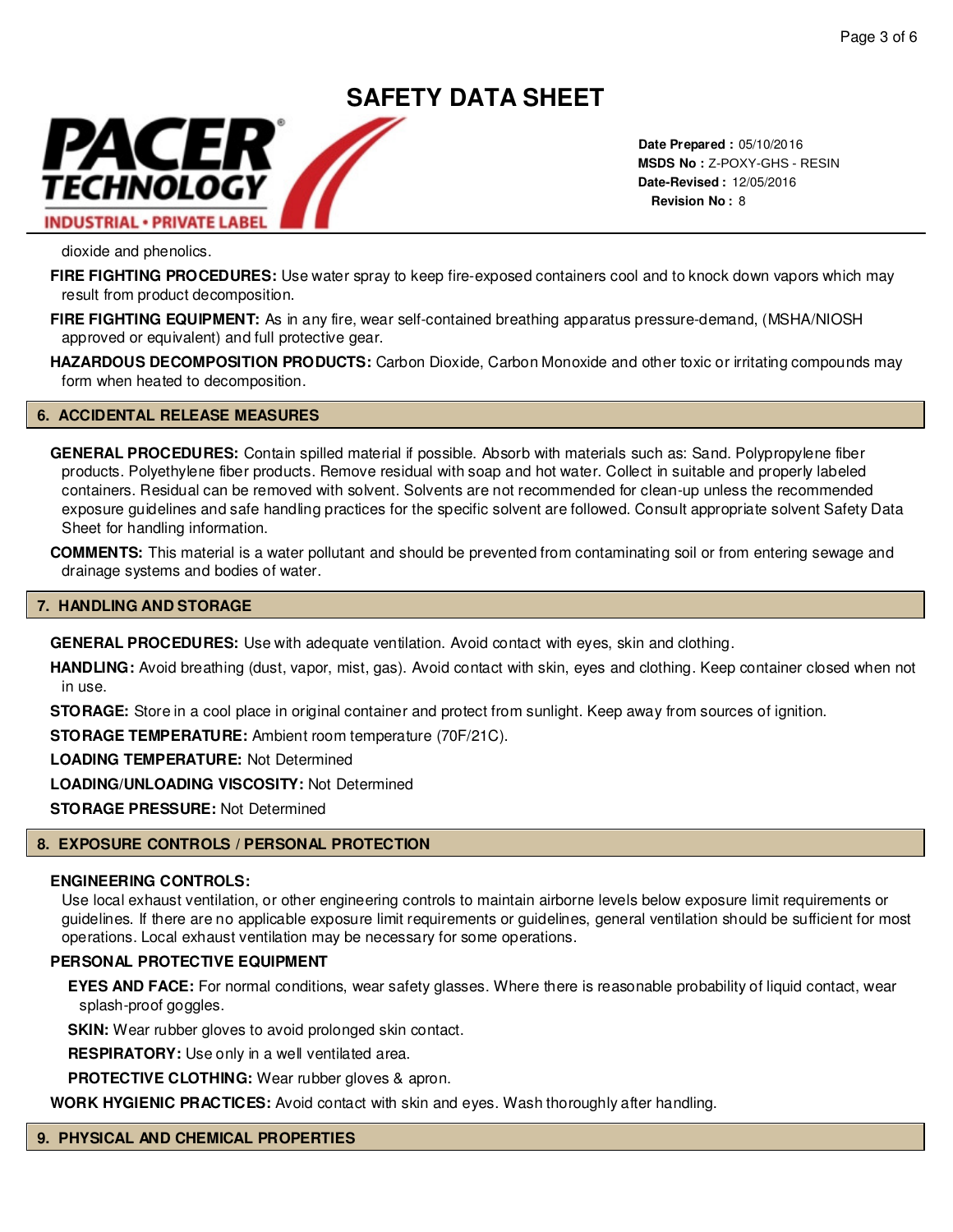

**Date Prepared :** 05/10/2016 **MSDS No :**  Z-POXY-GHS - RESIN**Date-Revised :** 12/05/2016 **Revision No :** 8

**PHYSICAL STATE:** Viscous liquid. **ODOR:** Mild odor. **ODOR THRESHOLD:** No data available **APPEARANCE:** Light yellow colored viscous liquid. **COLOR:** Light yellow. **pH:** No data available **PERCENT VOLATILE:** No data available **FLASHPOINT AND METHOD:** 264°C (507°F) to 268°C (514°F) CC - Closed Cup **AUTOIGNITION TEMPERATURE:** No data available **VAPOR PRESSURE:** No data available **VAPOR DENSITY:** No data available **BOILING POINT:** No data available **FREEZING POINT:** No data available **MELTING POINT:** No data available **POUR POINT:** No data available **THERMAL DECOMPOSITION:** No data available **SOLUBILITY IN WATER:** 5.4 to 8.4 mg/L at 20°C (68°F) **EVAPORATION RATE:** No data available **DENSITY:** 1.16 g/cm3 at 25C (77F) **SPECIFIC GRAVITY:** 1.16 **VISCOSITY #1:** 10000 to 20000 mPa. s. at 25°C (77°F) **MOLECULAR WEIGHT:** No data available

**(VOC):** 0 g/L

# **10. STABILITY AND REACTIVITY**

**HAZARDOUS POLYMERIZATION:** Will not occur.

**STABILITY:** Stable

**CONDITIONS TO AVOID:** Avoid temperatures above (300 ) F (148 ) C.

**HAZARDOUS DECOMPOSITION PRODUCTS:** Carbon monoxide, aldehydes, acids and other organic substances may be formed during combustion (>500F) temperature degradation.

**INCOMPATIBLE MATERIALS:** Strong acids, oxidizing agents, mineral and organic bases, and especially aliphatic amines.

# **11. TOXICOLOGICAL INFORMATION**

# **ACUTE TOXICITY**

| <b>Chemical Name</b>      | ORAL $LD_{50}$ (rat) | DERMAL LD <sub>50</sub> (rabbit) |
|---------------------------|----------------------|----------------------------------|
| Epoxy resin (Bisphenol A) | $>$ 2000 mg/kg (rat) | $>$ 2000 mg/kg (rat)             |

**DERMAL LD50:** 23000 mg/kg (rabbit)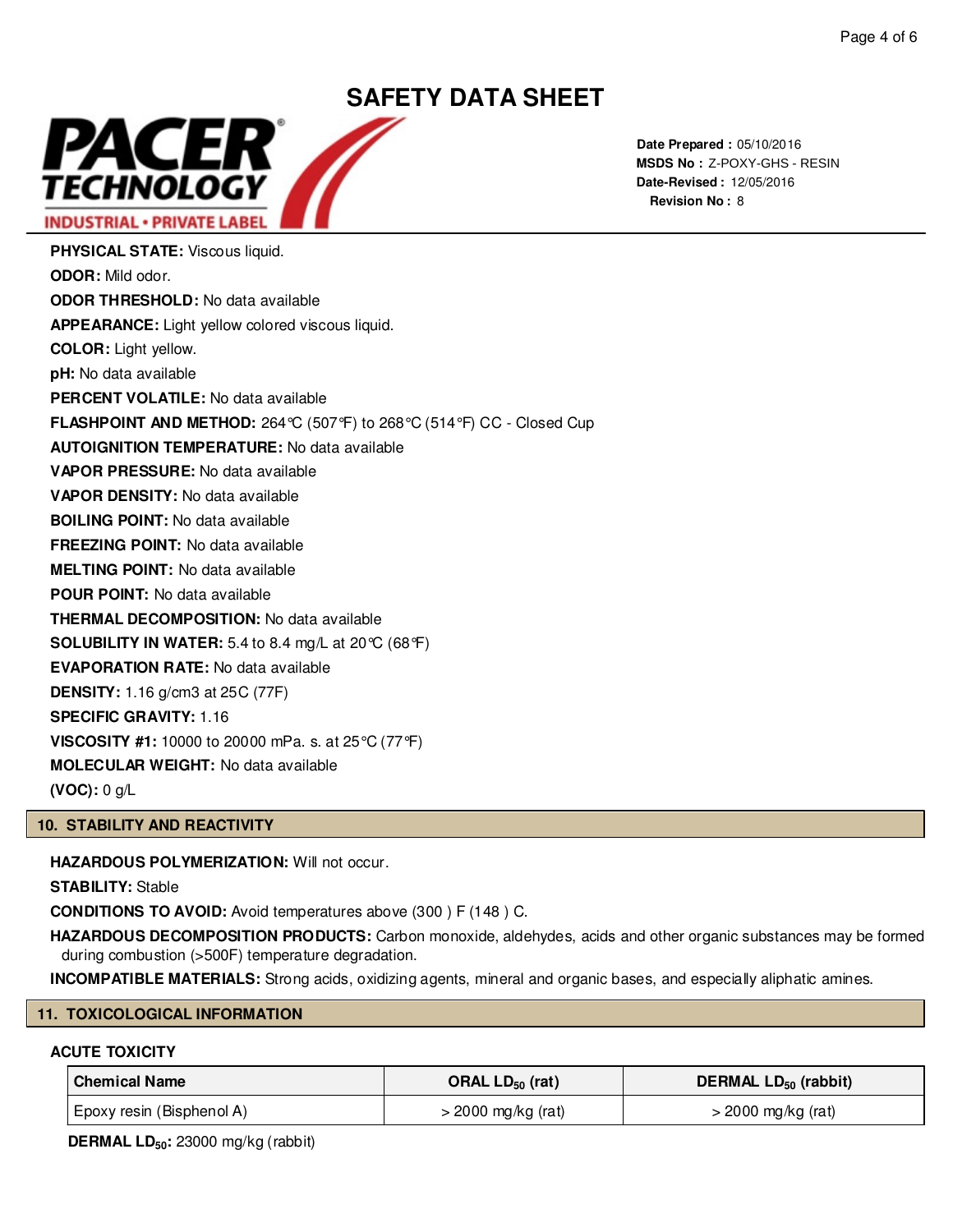

**Date Prepared :** 05/10/2016 **MSDS No : Z-POXY-GHS - RESIN Date-Revised :** 12/05/2016 **Revision No :** 8

**ORAL LD50:** > 15000 mL/kg (rat)

**SERIOUS EYE DAMAGE/IRRITATION:** Prolonged or repeated skin contact may cause irritation.

**RESPIRATORY OR SKIN SENSITISATION:** May cause sensitization.

# **GERM CELL MUTAGENICITY:**

In vitro genetic toxicity studies were negative in some cases and positive in other cases. Animal genetic toxicity studies were negative.

#### **CARCINOGENICITY**

**IARC:** Not listed.

**NTP:** Not listed.

**OSHA: Not listed.** 

# **REPRODUCTIVE TOXICITY:**

In animal studies, did not interfere with reproduction.

# **12. ECOLOGICAL INFORMATION**

# **ENVIRONMENTAL DATA:** Do not flush to sewer.

**ECOTOXICOLOGICAL INFORMATION:** Rainbow trout LC50, semi-static test, 96 h: 2 mg/L; Water flea EC50, static test, 48 h, immobilization: 1.8 mg/L; Bacteria IC50, 18 h: >42.6 mg/L.

**BIOACCUMULATION/ACCUMULATION:** Bioconcentration potential is moderate (BCF 100 to 3000 or Log Pow 3 to 5).

**Notes:** Material is toxic to aquatic organisms (LC50 between 1 and 10 mg/L in the most sensitive species).

# **13. DISPOSAL CONSIDERATIONS**

**DISPOSAL METHOD:** Dispose of in accordance with local, state, and federal regulations.

# **14. TRANSPORT INFORMATION**

# **DOT (DEPARTMENT OF TRANSPORTATION)**

**PROPER SHIPPING NAME:** NOT REGULATED (IP VOL LESS THAN OR EQUAL TO 450.0 L) UN3082, ENVIRONMENTALLY HAZARDOUS SUBSTANCE, LIQUID, N.O.S. (BISPHENOL-A EPOXY RESIN), 9, III (IP VOL **GENIAL - PRIVATE LABEL**<br>
MESS No : 2-POXY-GHS<br> **RAL LD<sub>50</sub>: > 15000 mL/kg (ra)<br>
RAL LD<sub>50</sub>: > 15000 mL/kg (ra)<br>
DNR-RYL DAMGENIRHTATION: Prolonged or repeated skin contact may cause irritation.<br>
MICHLL MITAGENICITY:<br>
MC L** 

# **AIR (ICAO/IATA)**

**SHIPPING NAME:** ID8000, CONSUMER COMMODITY, 9 (IP VOL LESS THAN OR EQUAL TO 0.5 L); or UN3082, ENVIRONMENTALLY HAZARDOUS SUBSTANCE, LIQUID, N.O.S. (BISPHENOL-A EPOXY RESIN), 9, III (LTD QTY, IP VOL LESS THAN OR EQUAL TO 5.0 L)\*

# **VESSEL (IMO/IMDG)**

**SHIPPING NAME:** UN3082, ENVIRONMENTALLY HAZARDOUS SUBSTANCE, LIQUID, N.O.S. (BISPHENOL-A EPOXY RESIN), 9, III (LTD QTY, IP VOL LESS THAN OR EQUAL TO 5.0 L)\*

**COMMENTS: \*** This product may be shipped as EXCEPTED QUANTITIES OF CLASS 9, UN3082 (IP VOL LESS THAN OR EQUAL TO 0.03 L, OP VOL LESS THAN OR EQUAL TO 1.0 L)

The transport information provided in this section only applies to the material formulation/itself, and is not specific to any package/configuration.This information is not intended to convey all specific regulatory or operational requirements/information relating to this product. Transportation classifications may vary by container volume and may be influenced by regional or country variations in regulations. It is the responsibility of the transporting organizations to follow all applicable laws, regulations,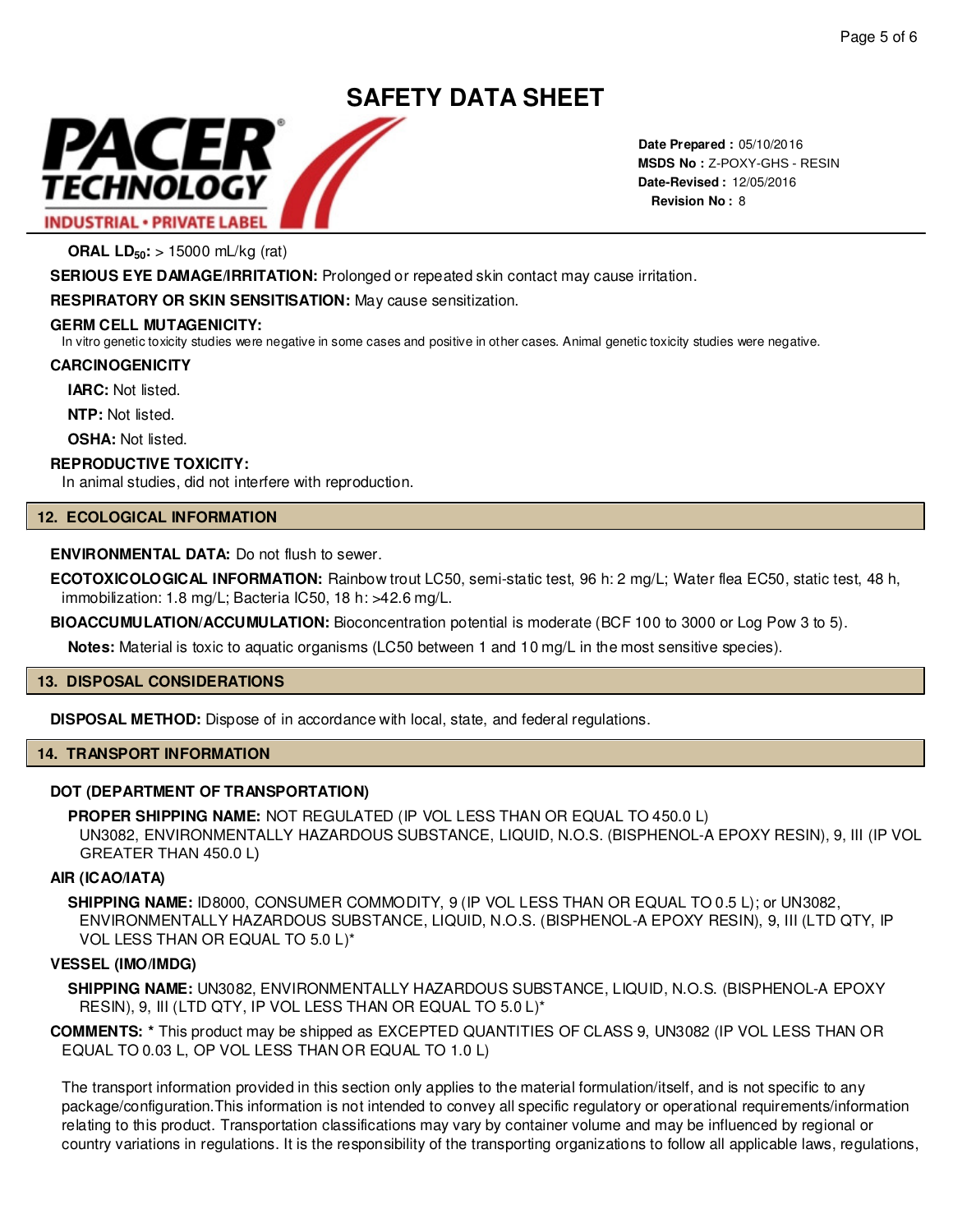

**Date Prepared :** 05/10/2016 **MSDS No :**  Z-POXY-GHS - RESIN**Date-Revised :** 12/05/2016 **Revision No :** 8

and rules relating to the transportation of the material.

#### **15. REGULATORY INFORMATION**

# **UNITED STATES**

# **SARA TITLE III (SUPERFUND AMENDMENTS AND REAUTHORIZATION ACT)**

# **FIRE:** No **PRESSURE GENERATING:** No **REACTIVITY:** No **ACUTE:** Yes **CHRONIC:** No

**TITLE III NOTES:** To the best of our knowledge, this product does not contain chemicals at levels which require reporting under this statute.

# **TSCA (TOXIC SUBSTANCE CONTROL ACT)**

| <b>Chemical Name</b>      | <b>CAS</b> |
|---------------------------|------------|
| Epoxy resin (Bisphenol A) | 25068-38-6 |

**TSCA STATUS:** All ingredients in this mixture are in compliance with TSCA.

#### **CALIFORNIA PROPOSITION 65: WARNING: This product contains a chemical known to the State of California to cause birth defects or other repropductive harm. (Bisphenol A Resin CAS 25068-38-6)**

| <b>Chemical Name</b>      | $Wt.\%$   | Listed              |
|---------------------------|-----------|---------------------|
| Epoxy resin (Bisphenol A) | 100<br>90 | Female Reproductive |

# **16. OTHER INFORMATION**

**APPROVED BY:** Pacer Technology Regulatory Department

**PREPARED BY:** Pacer Technology Regulatory Department **Date-Revised:** 12/05/2016

**REVISION SUMMARY:** This MSDS replaces the 11/07/2016 MSDS. Revised: **Section 2:** . **Section 11:** NTP. **Section 14:** AIR (ICAO/IATA) - SHIPPING NAME COMMENTS, DOT (DEPARTMENT OF TRANSPORTATION) - PROPER SHIPPING NAME VESSEL (IMO/IMDG) ( MARINE POLLUTANT #1 ).





# **MANUFACTURER DISCLAIMER:**

To the best of our knowledge, the information contained herein is accurate. However, Pacer Technology does not assume any liability for the accuracy or completeness of the information contained herein. Final determination of suitability of any material is the sole responsibility of the user. All materials may present unknown hazards and should be used with caution. Although certain hazards are described herein, we cannot guarantee that these are the only hazards which exist.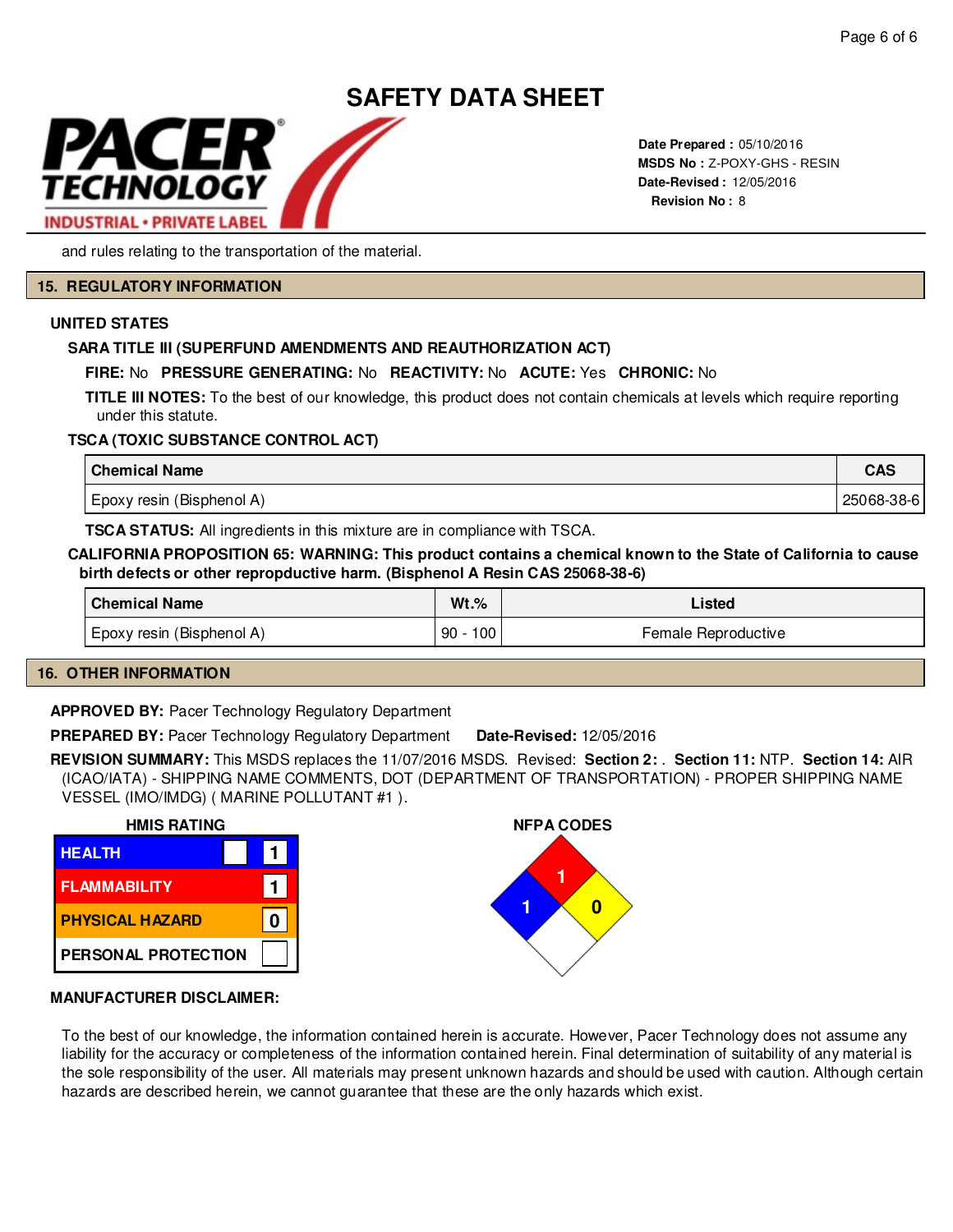

**Date Prepared :** 03/28/2014 **MSDS No :**  Z-POXY-GHS - HARDENER **Date-Revised :** 01/24/2017 **Revision No :** 9

# **1. PRODUCT AND COMPANY IDENTIFICATION**

**PRODUCT DESCRIPTION:** Z-POXY QUICK SET FORMULA (PT37, PT38) - HARDENER

# **MANUFACTURER**

Pacer Technology 3281 E. Guasti Rd., Suite 260 Ontario, CA 91761 **Emergency Contact:** CHEMTREC **Emergency Phone:** 800-424-9300 **Alternate Emergency Phone:** 703-527-3887 **Product Stewardship:** 909-987-0550

#### **2. HAZARDS IDENTIFICATION**

# **GHS CLASSIFICATIONS**

# **Health:**

Acute Toxicity (Oral), Category 4 Skin Sensitization, Category 1 Skin Irritation, Category 2 Eye Irritation, Category 2

# **GHS LABEL ELEMENTS**

Note: If this product is a consumer product it is labeled in accordance with the Consumer Product Safety Commission regulations and not OSHA regulations. The requirements for the labeling of consumer products take precedence over OSHA labeling so the actual product label will not contain the OSHA label elements shown below on this SDS.



#### **SIGNAL WORD:** WARNING

# **HAZARD STATEMENTS**

H302: Harmful if swallowed.

H315: Causes skin irritation.

H317: May cause an allergic skin reaction.

H319: Causes serious eye irritation.

# **PRECAUTIONARY STATEMENT(S)**

# **Prevention:**

P261: Avoid breathing dust/fume/gas/mist/vapours/spray.

P264: Wash skin and hands thoroughly after handling.

P270: Do not eat, drink or smoke when using this product.

P272: Contaminated work clothing should not be allowed out of the workplace.

P280: Wear protective gloves/protective clothing/eye protection/face protection.

P363: Wash contaminated clothing before reuse.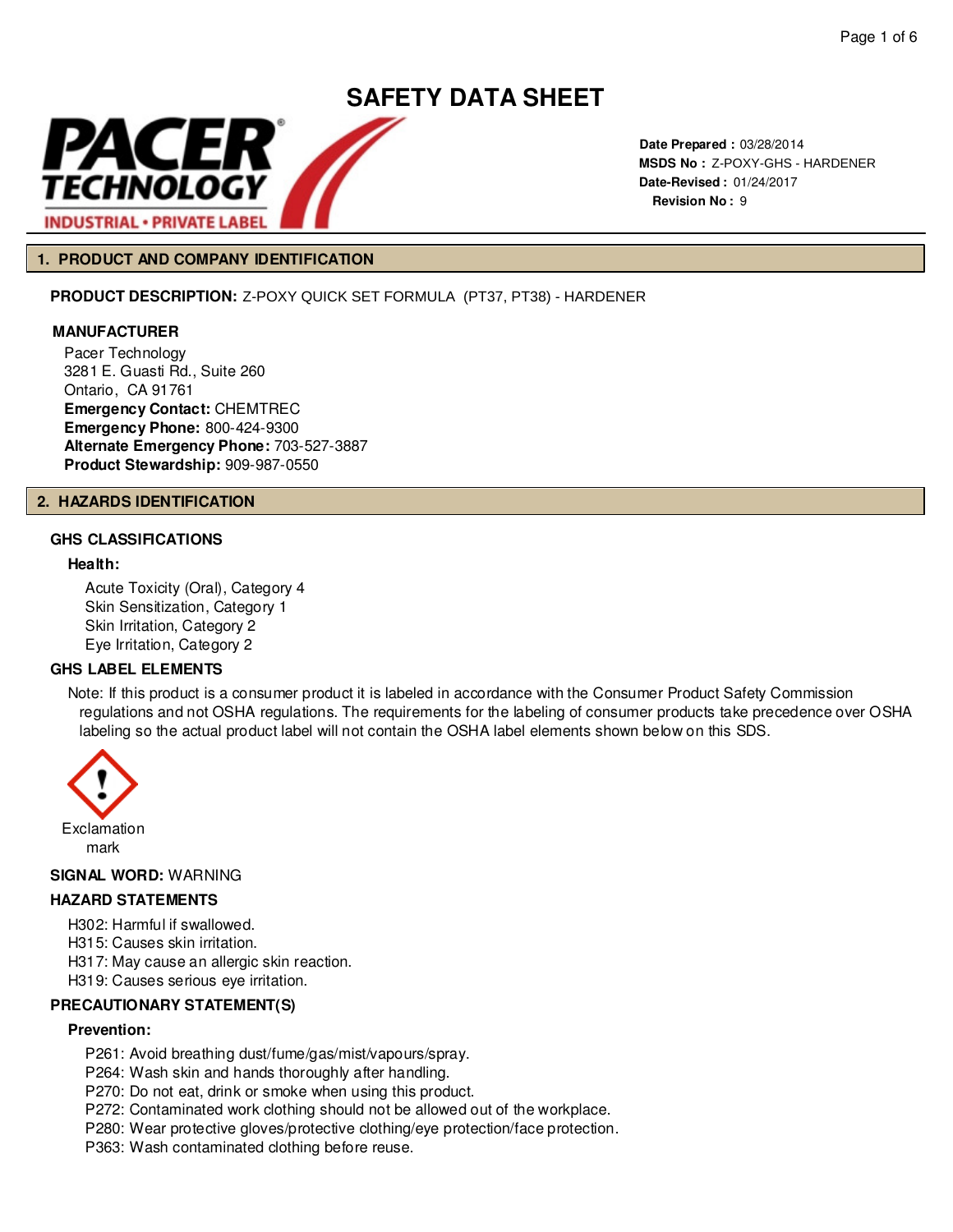# **SAFETY DATA SHEET** PACER TECHNOLOGY

**Date Prepared :** 03/28/2014 **MSDS No :**  Z-POXY-GHS - HARDENER**Date-Revised :** 01/24/2017 **Revision No :** 9

# **Response:**

**INDUSTRIAL · PRIVATE LABEL** 

P301+312: IF SWALLOWED: Call a POISON CENTER or doctor/physician if you feel unwell.

P302+352: IF ON SKIN: Wash with plenty of soap and water.

P304+P340: IF INHALED: Remove person to fresh air and keep comfortable for breathing.

P305+P351+P338: IF IN EYES: Rinse cautiously with water for several minutes. Remove contact lenses, if present and easy to do. Continue rinsing.

P308+P313: IF exposed or concerned: Get medical advice/ attention.

P333+P313: If skin irritation or rash occurs: Get medical advice/attention.

#### **Storage:**

P403+P233: Store in a well-ventilated place. Keep container tightly closed.

#### **Disposal:**

P501: Dispose of in a manner consistent with federal, state, and local regulations.

# **3. COMPOSITION / INFORMATION ON INGREDIENTS**

| <b>Chemical Name</b>                  | $Wt.\%$        | <b>CAS</b>    |
|---------------------------------------|----------------|---------------|
| Mercaptan/amine polymer system        | 75 -<br>100    |               |
| 2,4,6-TRIS(DIMETHYLAMINOMETHYL)PHENOL | - 30<br>$10 -$ | $90 - 72 - 2$ |

# **4. FIRST AID MEASURES**

**EYES:** Flush eye with water for 15 minutes. Get medical attention.

**SKIN:** Immediately wash skin with soap and plenty of water. Remove contaminated clothing. Get medical attention if symptoms reoccur. Wash clothing before reuse.

**INGESTION:** If swallowed, do NOT induce vomiting. Give victim a glass of water or milk. Call a physician or poison control center immediately. Never give anything by mouth to an unconscious person.

**INHALATION:** Remove to fresh air. If not breathing, give artificial respiration. If breathing is difficult, give oxygen. Get medical attention.

# **SIGNS AND SYMPTOMS OF OVEREXPOSURE**

**EYES:** Causes eye irritation.

**SKIN:** Contact causes skin irritation.

**INGESTION:** Ingestion of this material can cause mouth, throat, esophageal, and gastrointestinal tract irritation.

**INHALATION:** Prolonged or excessive inhalation may cause respiratory tract irritation.

**ACUTE EFFECTS:** Slightly irritating to eyes and respiratory tracts.

**CHRONIC EFFECTS:** Avoid contact with eyes; may cause redness, irritation and conjunctivitis.

#### **5. FIRE FIGHTING MEASURES**

# **FLAMMABLE CLASS:** Not Flammable

**EXTINGUISHING MEDIA:** Use alcohol foam, carbon dioxide, or water spray when fighting fires involving this material.

**HAZARDOUS COMBUSTION PRODUCTS:** Combustion products may include: oxides of carbon, nitrogen and sulfur; hydrogen sulfides.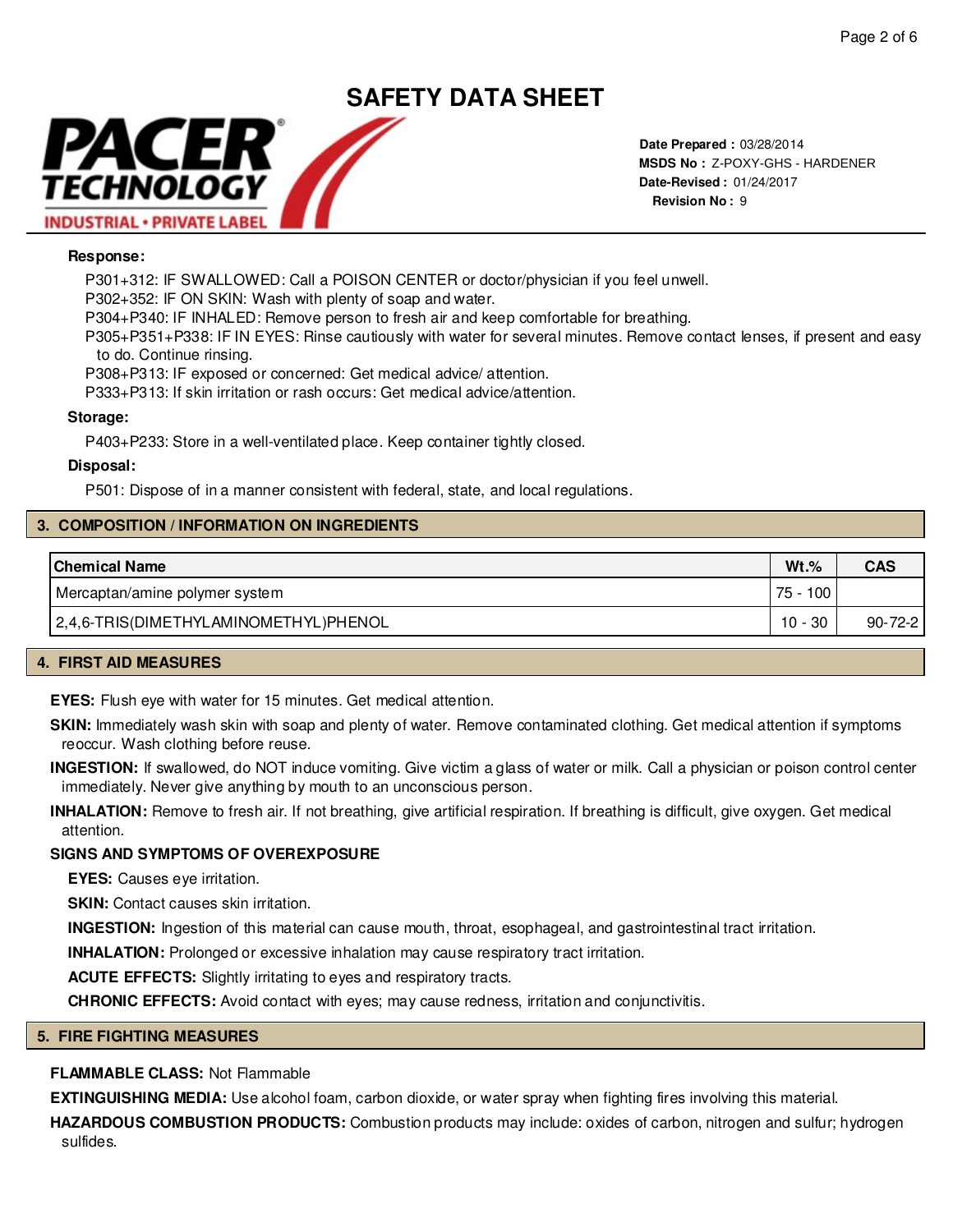# PACER TECHNOLOGY **INDUSTRIAL · PRIVATE LABEL**

**Date Prepared :** 03/28/2014 **MSDS No :**  Z-POXY-GHS - HARDENER**Date-Revised :** 01/24/2017 **Revision No :** 9

# **EXPLOSION HAZARDS:** None known

**FIRE FIGHTING PROCEDURES:** Use water spray to keep fire-exposed containers cool and to knock down vapors which may result from product decomposition.

**SAFETY DATA SHEET**

**FIRE FIGHTING EQUIPMENT:** As in any fire, wear self-contained breathing apparatus pressure-demand, (MSHA/NIOSH approved or equivalent) and full protective gear.

**FIRE EXPLOSION:** None known

**SENSITIVE TO STATIC DISCHARGE:** None known

**SENSITIVITY TO IMPACT:** None known

**HAZARDOUS DECOMPOSITION PRODUCTS:** Combustible by-products of carbon monoxide/dioxide, hydrogen sulfide and oxides of sulfur.

# **6. ACCIDENTAL RELEASE MEASURES**

#### **SMALL SPILL:**

Stop leak if without risk. Move containers from spill area. Dilute with water and mop up if water-soluble. Alternatively, or if waterinsoluble, absorb with an inert dry material and place in an appropriate waste disposal container. Dispose of via a licensed waste disposal contractor.

# **LARGE SPILL:**

Stop leak if without risk. Move containers from spill area. Dilute with water and mop up if water-soluble. Alternatively, or if waterinsoluble, absorb with an inert dry material and place in an appropriate waste disposal container. Dispose of via a licensed waste disposal contractor.

# **ENVIRONMENTAL PRECAUTIONS**

#### **WATER SPILL:**

Avoid dispersal of spilled material and runoff and contact with soil, waterways, drains and sewers. Inform the relevant authorities if the product has caused environmental pollution (sewers, waterways, soil or air).

#### **LAND SPILL:**

Avoid dispersal of spilled material and runoff and contact with soil, waterways, drains and sewers. Inform the relevant authorities if the product has caused environmental pollution (sewers, waterways, soil or air).

#### **AIR SPILL:**

Avoid dispersal of spilled material and runoff and contact with soil, waterways, drains and sewers. Inform the relevant authorities if the product has caused environmental pollution (sewers, waterways, soil or air).

**SPECIAL PROTECTIVE EQUIPMENT:** Use plastic/rubber gloves, chemical splash goggles or safety glasses with side shields.

# **7. HANDLING AND STORAGE**

**GENERAL PROCEDURES:** Use with adequate ventilation. Avoid contact with eyes, skin and clothing.

**HANDLING:** Avoid breathing (dust, vapor, mist, gas). Avoid contact with skin, eyes and clothing. Keep container closed when not in use.

**STORAGE:** Store in a cool place in original container and protect from sunlight. Keep away from sources of ignition.

**STORAGE TEMPERATURE:** No data available

**LOADING TEMPERATURE:** No data available

**LOADING/UNLOADING VISCOSITY:** No data available

**STORAGE PRESSURE:** No data available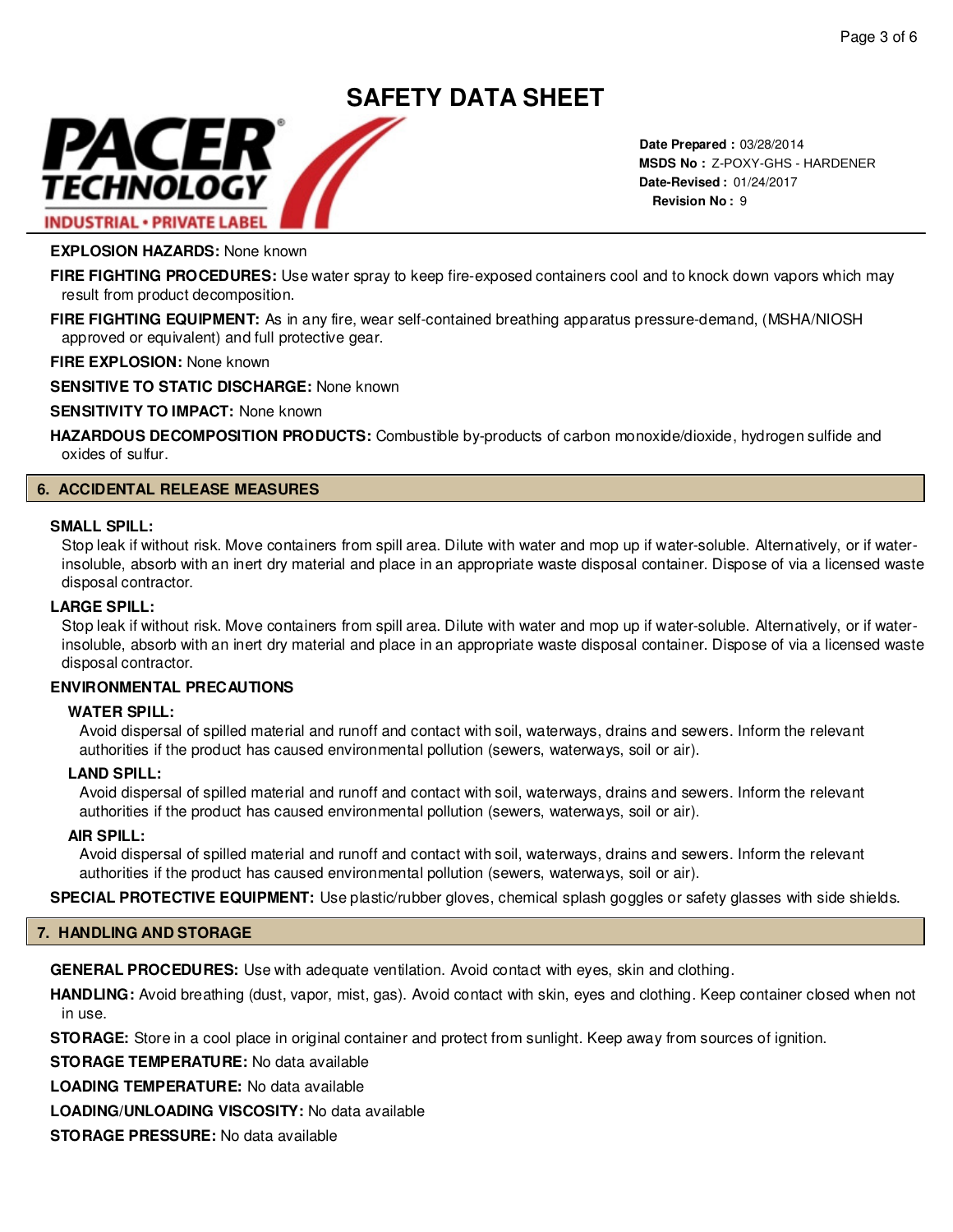

**Date Prepared :** 03/28/2014 **MSDS No :**  Z-POXY-GHS - HARDENER**Date-Revised :** 01/24/2017 **Revision No :** 9

# **8. EXPOSURE CONTROLS / PERSONAL PROTECTION**

**ENGINEERING CONTROLS:** Use only in a well ventilated area.

# **PERSONAL PROTECTIVE EQUIPMENT**

**EYES AND FACE:** For normal conditions, wear safety glasses. Where there is reasonable probability of liquid contact, wear splash-proof goggles.

**SKIN:** Wear rubber gloves to avoid prolonged skin contact.

**RESPIRATORY:** Use only in a well ventilated area.

**PROTECTIVE CLOTHING:** Wear protective clothing. Launder contaminated clothing before reuse.

**WORK HYGIENIC PRACTICES:** Avoid contact with skin and eyes. Wash thoroughly after handling.

# **9. PHYSICAL AND CHEMICAL PROPERTIES**

**PHYSICAL STATE:** Liquid **ODOR:** Sulfur odor. **APPEARANCE:** Pale yellow viscous liquid. **pH:** No data available **PERCENT VOLATILE:** No data available **FLASHPOINT AND METHOD:** > 93°C (199.9°F) Pensky-Martens CC **FLAMMABLE LIMITS:** No data available **AUTOIGNITION TEMPERATURE:** No data available **VAPOR PRESSURE:** No data available **VAPOR DENSITY:** No data available **BOILING POINT:** No data available **FREEZING POINT:** No data available **MELTING POINT:** No data available **POUR POINT:** No data available **THERMAL DECOMPOSITION:** No data available **SOLUBILITY IN WATER:** Insoluble in the following materials: cold waer and hot water. **EVAPORATION RATE:** No data available **SPECIFIC GRAVITY:** 1.13 **VISCOSITY #1:** 1000 to 1600 cps **(VOC):** 0 g/L

# **10. STABILITY AND REACTIVITY**

# **STABILITY:** Stable

**CONDITIONS TO AVOID:** Avoid storage near large masses of epoxy resins.

**HAZARDOUS DECOMPOSITION PRODUCTS:** Combustible by-products of carbon monoxide/dioxide, hydrogen sulfide and oxides of sulfur.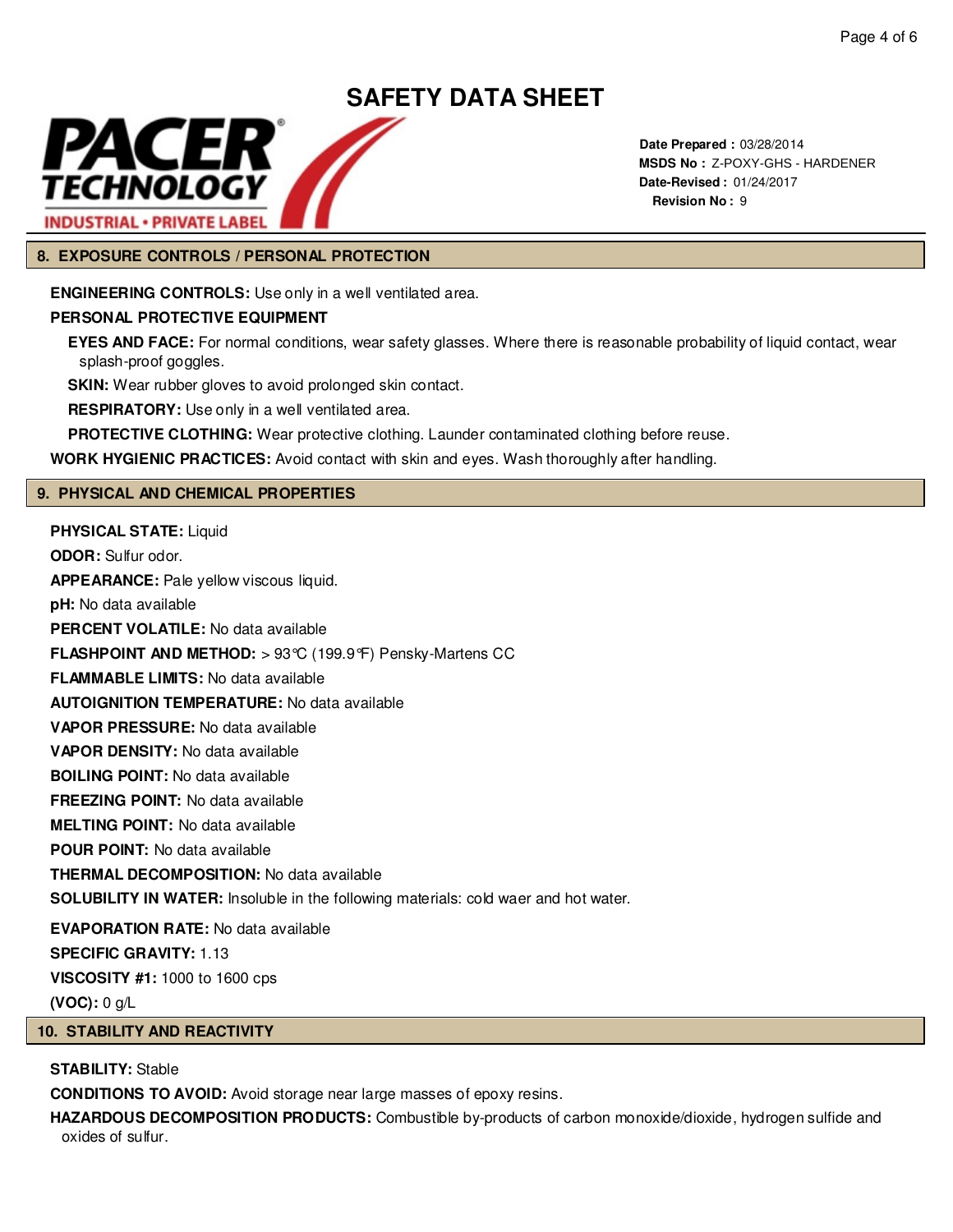

**Date Prepared :** 03/28/2014 **MSDS No : Z-POXY-GHS - HARDENER Date-Revised :** 01/24/2017 **Revision No :** 9

**INCOMPATIBLE MATERIALS:** Avoid strong oxidizing agents and amines especially when hot.

# **11. TOXICOLOGICAL INFORMATION**

# **ACUTE TOXICITY**

| ' Chemical Name                       | ORAL $LD_{50}$ (rat) | DERMAL LD <sub>50</sub> (rabbit) |
|---------------------------------------|----------------------|----------------------------------|
| 2,4,6-TRIS(DIMETHYLAMINOMETHYL)PHENOL | 2169 mg/kg (rat)     | $> 971$ mg/kg (rat)              |

**SERIOUS EYE DAMAGE/IRRITATION:** May cause eye irritation and skin irritation.

**RESPIRATORY OR SKIN SENSITISATION:** Irritating to skin. May cause allergic skin reaction with prolonged contact.

# **CARCINOGENICITY**

**IARC:** Not listed.

**NTP:** Not listed.

**OSHA: Not listed.** 

**STOT-SINGLE EXPOSURE:** No data available

**STOT-REPEATED EXPOSURE:** No data available.

# **12. ECOLOGICAL INFORMATION**

# **BIOACCUMULATION/ACCUMULATION:** Bioaccumlative potential is low. (Log Pow 0.219)

#### **13. DISPOSAL CONSIDERATIONS**

# **DISPOSAL METHOD:**

The generation of waste should be avoided or minimized wherever possible. Disposal of this product, solutions and any byproducts should comply with the requirements of environmental protection and waste disposal legislation and any regional local authority requirements. Dispose of surplus and non-recyclable products via a licensed waste disposal contractor. Waste should not be disposed of untreated to the sewer unless fully compliant with the requirements of all authorities with jurisdiction. Waste packaging should be recycled. Incineration or landfill should only be considered when recycling is not feasible. This material and its container must be disposed of in a safe way. Care should be taken when handling empty containers that have not been cleaned or rinsed out. Empty containers or liners may retain some product residues. Avoid dispersal of spilled material and runoff and contact with soil, waterways, drains and sewers. MSB the 2-POXY-GHS - C-POXY-GHS - C-POXY-GHS - C-POXY-GHS<br>
Note Revision No.: 9<br>
Note Revision No.: 9<br>
Note The Vision No.: 9<br>
Note The Vision No.: 9<br>
Note The Vision No.: 9<br>
Note The Vision No.: 9<br>
ORAL LD<sub>59</sub> (rat)<br>
ORAL

# **14. TRANSPORT INFORMATION**

# **DOT (DEPARTMENT OF TRANSPORTATION)**

# **PROPER SHIPPING NAME:**

# **AIR (ICAO/IATA)**

**SHIPPING NAME:** ID8000, CONSUMER COMMODITY, 9 (PKG LESS THAN OR EQUAL TO 30 kg G); or UN3334, AVIATION REGULATED LIQUID, N.O.S. (MERCAPTAN AMINE BLEND), 9, III (LTD QTY, IP VOL LESS THAN OR EQUAL TO 5.0 L, OP WGT LESS THAN OR EQUAL TO 30 kg G) **\***

# **VESSEL (IMO/IMDG)**

# **SHIPPING NAME:** NOT REGULATED

**COMMENTS: \*** This product may be shipped as EXCEPTED QUANTITIES OF CLASS 9, UN3334 (IP VOL LESS THAN OR EQUAL TO 0.03 L, OP VOL LESS THAN OR EQUAL TO 1.0 L)